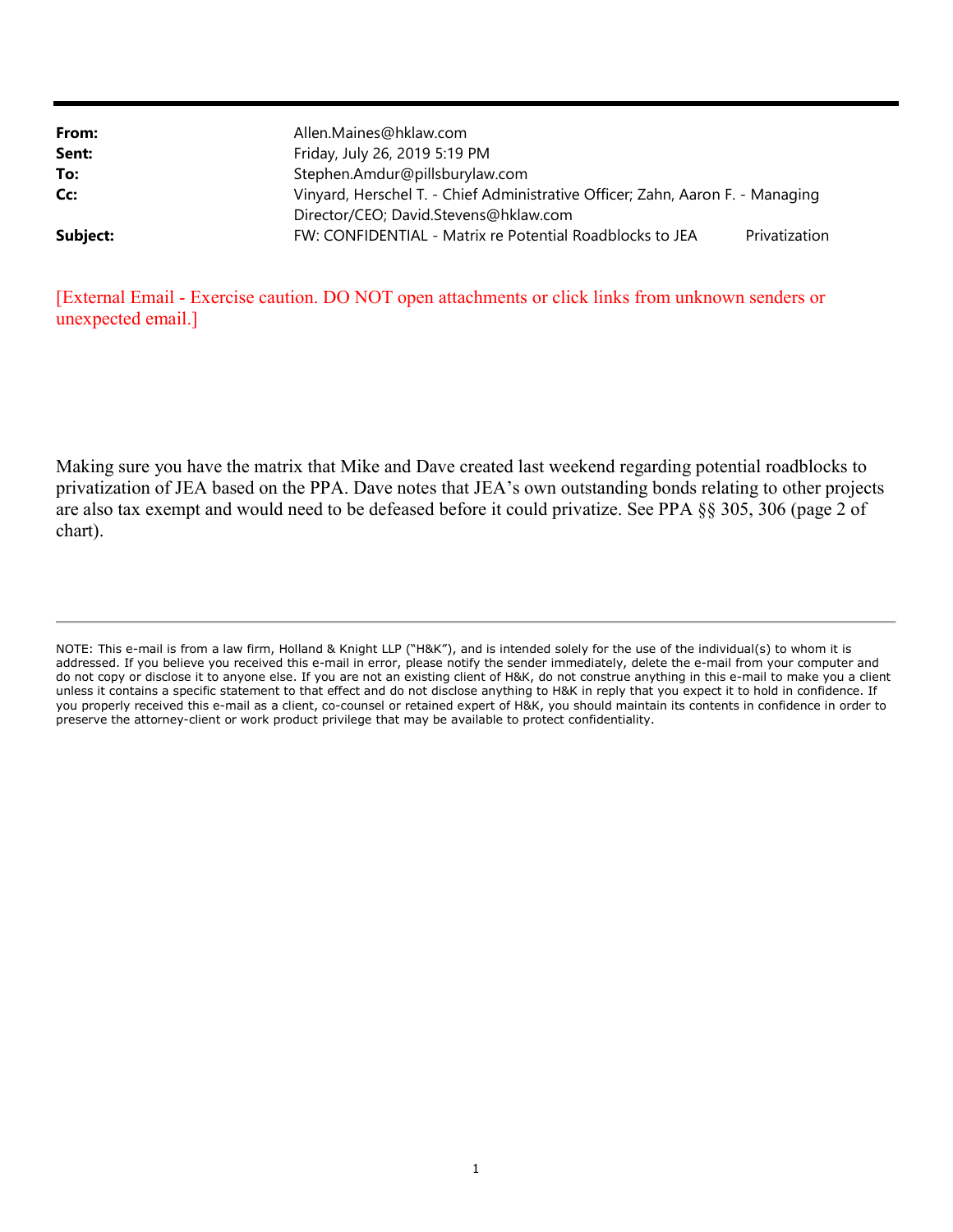## **Potential Roadblocks to JEA Privatization**

| <b>Source</b>                    | <b>Description</b>                                                                                                                                                                                                                                         | <b>Potential MEAG</b><br><b>Action</b>                                   | <b>JEA Response</b>                                                                                                                         |
|----------------------------------|------------------------------------------------------------------------------------------------------------------------------------------------------------------------------------------------------------------------------------------------------------|--------------------------------------------------------------------------|---------------------------------------------------------------------------------------------------------------------------------------------|
| <b>PPA §203</b>                  | Buyer owes additional payment obligations of<br>$$0.50 - $3.50$ per delivered MWh (Note – if<br>JEA defaults and MEAG stops delivering<br>energy, and honors MEAG's mitigation<br>obligation by selling products to a third party,<br>this may drop away.) | MEAG could sue to<br>enforce this covenant<br>and enjoin a JEA<br>breach | JEA can argue that a court cannot grant<br>specific performance remedy against a<br>municipal entity and can only sue for<br>money damages. |
| PPA $\S 204(a)$<br>through $(d)$ | Buyer owes additional payment obligations of<br>Buyer's Obligation Share of annual Units 3 & 4<br>costs.                                                                                                                                                   | MEAG could sue to<br>enforce this covenant<br>and enjoin a JEA<br>breach | JEA can argue that a court cannot grant<br>specific performance remedy against<br>municipal entity and can only sue for<br>money damages.   |
| <b>PPA §204</b>                  | Buyer owes 50% of any payment obligation on<br>which MEAG defaults on BANs or Take-Out<br>bonds.                                                                                                                                                           | MEAG could sue to<br>enforce this covenant<br>and enjoin a JEA<br>breach | JEA can argue that a court cannot grant<br>specific performance remedy against<br>municipal entity and can only sue for<br>money damages.   |
| PPA $\S 204(g)$                  | Statement of Buyer's Hell or High Water<br>payment obligation.                                                                                                                                                                                             | MEAG could sue to<br>enforce this covenant<br>and enjoin a JEA<br>breach | JEA can argue that a court cannot grant<br>specific performance remedy against<br>municipal entity and can only sue for<br>money damages.   |
| <b>PPA §205</b>                  | Buyer obligation to pay Units $3 & 4$ annual<br>costs.                                                                                                                                                                                                     | MEAG could sue to<br>enforce this covenant<br>and enjoin a JEA<br>breach | JEA can argue that a court cannot grant<br>specific performance remedy against<br>municipal entity and can only sue for<br>money damages.   |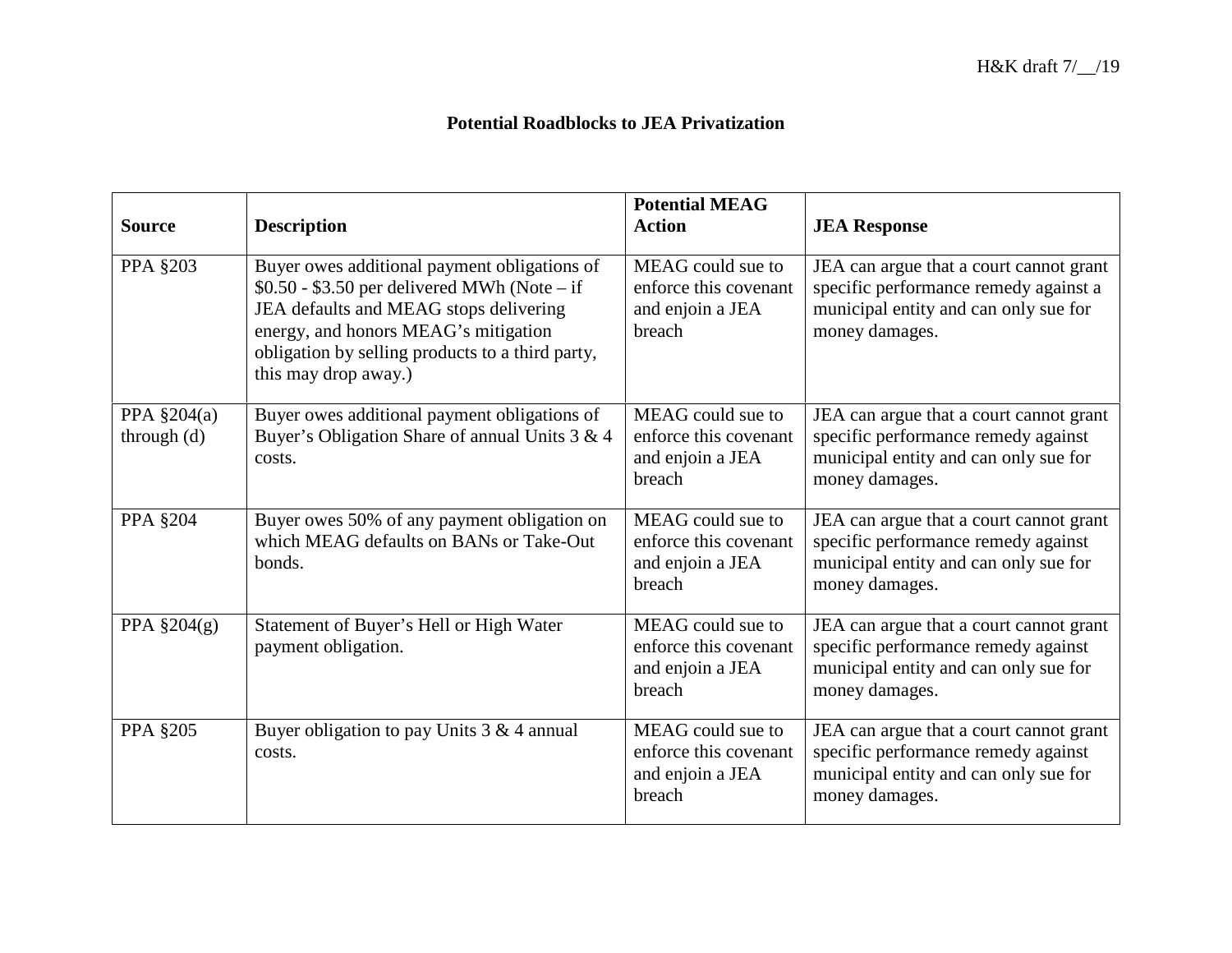| <b>Source</b>                   | <b>Description</b>                                                                                                                                                                                                                                                                                                                                                                                                                                                             | <b>Potential MEAG</b><br><b>Action</b>                                    | <b>JEA Response</b>                                                                                                                                                                                                                                                      |
|---------------------------------|--------------------------------------------------------------------------------------------------------------------------------------------------------------------------------------------------------------------------------------------------------------------------------------------------------------------------------------------------------------------------------------------------------------------------------------------------------------------------------|---------------------------------------------------------------------------|--------------------------------------------------------------------------------------------------------------------------------------------------------------------------------------------------------------------------------------------------------------------------|
| PPA §206(b),<br>$(c)$ and $(d)$ | MEAG will bill Buyer for Obligation Share of<br>accrued reserve fund replenishment, fuel costs,<br>and interest costs.                                                                                                                                                                                                                                                                                                                                                         | MEAG could sue to<br>enforce this covenant<br>and enjoin a JEA<br>breach  | JEA can argue that a court cannot grant<br>specific performance remedy against<br>municipal entity and can only sue for<br>money damages.                                                                                                                                |
| PPA §211                        | Buyer must pay share of delay costs to Project.                                                                                                                                                                                                                                                                                                                                                                                                                                | MEAG could sue to<br>enforce this covenant<br>and enjoin a JEA<br>breach  | JEA can argue that a court cannot grant<br>specific performance remedy against<br>municipal entity and can only sue for<br>money damages.                                                                                                                                |
| PPA §305                        | JEA Resale Covenant: JEA covenanted that it<br>would not, without MEAG consent, enter into a<br>contract with a "non-exempt" person to sell the<br>output from Project J. "Non-exempt" person<br>means any entity that is not a state, territory or<br>possession of the U.S., the District of Columbia<br>or any political subdivision thereof.                                                                                                                               | MEAG could sue to<br>enforce this covenant<br>and enjoin a JEA<br>breach. | To avoid breaching this covenant,<br>either (1) the MEAG bonds would need<br>to be refunded with taxable bonds, or<br>(2) the PPA would need to remain with<br>or be transferred to a municipal entity.<br>A transfer would require MEAG,<br>bondholder and DOE consent. |
| PPA §306                        | JEA Tax Covenant: Similar to Resale Covenant<br>above, JEA covenanted that it would take no<br>action, nor consent to or approve the taking of<br>any action affecting any right, obligation, or<br>interest under the PPA, including any action<br>relating to the sale of Project J output that<br>would, in the opinion of bond counsel,<br>adversely affect the tax-exemption on the<br>Project J Bonds or the eligibility of the BABs to<br>receive the interest subsidy. | MEAG could sue to<br>enforce this covenant<br>and enjoin a JEA<br>breach. | Same as above.                                                                                                                                                                                                                                                           |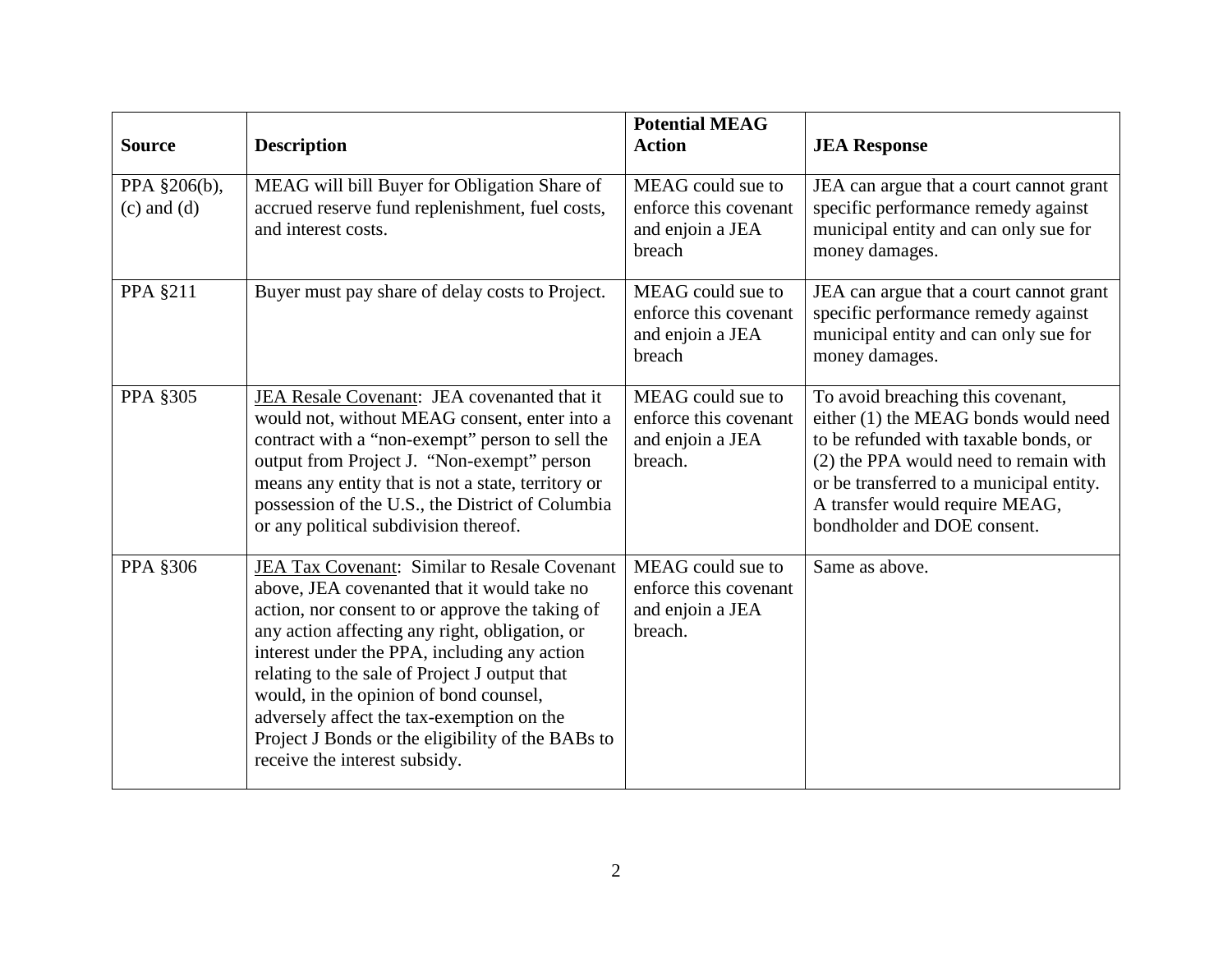| <b>Source</b>                      | <b>Description</b>                                                                                                                                                                                                                                                                                                                                                   | <b>Potential MEAG</b><br><b>Action</b>                                                                                                                                                    | <b>JEA Response</b>                                                                                                                              |
|------------------------------------|----------------------------------------------------------------------------------------------------------------------------------------------------------------------------------------------------------------------------------------------------------------------------------------------------------------------------------------------------------------------|-------------------------------------------------------------------------------------------------------------------------------------------------------------------------------------------|--------------------------------------------------------------------------------------------------------------------------------------------------|
| <b>PPA §307</b>                    | JEA Rate Covenant: JEA covenanted that it<br>will establish, collect and maintain rates and<br>charges for electric service of its Electric<br>System so as to provide sufficient revenues,<br>together with its Electric System reserves, to<br>pay all amounts due under the PPA and all other<br>amounts payable from revenues of its Electric<br>System.         | MEAG could sue to<br>enforce this covenant<br>and enjoin a JEA<br>breach.                                                                                                                 | The entity that is obligated under the<br>PPA would need to retain the electric<br>system or have sufficient reserves to<br>pay all amounts due. |
| PPA $§401(e)$                      | MEAG may issue additional bonds and take<br>additional draws on DOE loan, and Buyer will<br>be obligated for its pro-rata share.                                                                                                                                                                                                                                     | MEAG may sue to<br>enforce this covenant<br>and enjoin JEA<br>breach.                                                                                                                     | JEA may argue court cannot grant<br>specific performance remedy and only<br>available remedy is money damages.                                   |
| PPA §702(c),<br>(d), (f), (g), (h) | JEA representations and warranties that: (c)<br>Buyer has due authorization under corporate<br>governance documents to execute and perform<br>PPA, (d) Buyer has all government<br>authorization needed to execute and perform<br>PPA, (e) PPA is enforceable, (g) Buyer has<br>sufficient financial resources to perform PPA,<br>(h) PPA constitutes contract debt. | MEAG may<br>interpose these<br>representations &<br>warranties with<br>respect to any JEA<br>defenses against<br>enforcement or<br>money damages with<br>respect to default<br>under PPA. | JEA may argue these points are<br>immaterial due to lack of actual City<br>Council vote needed for authorization.                                |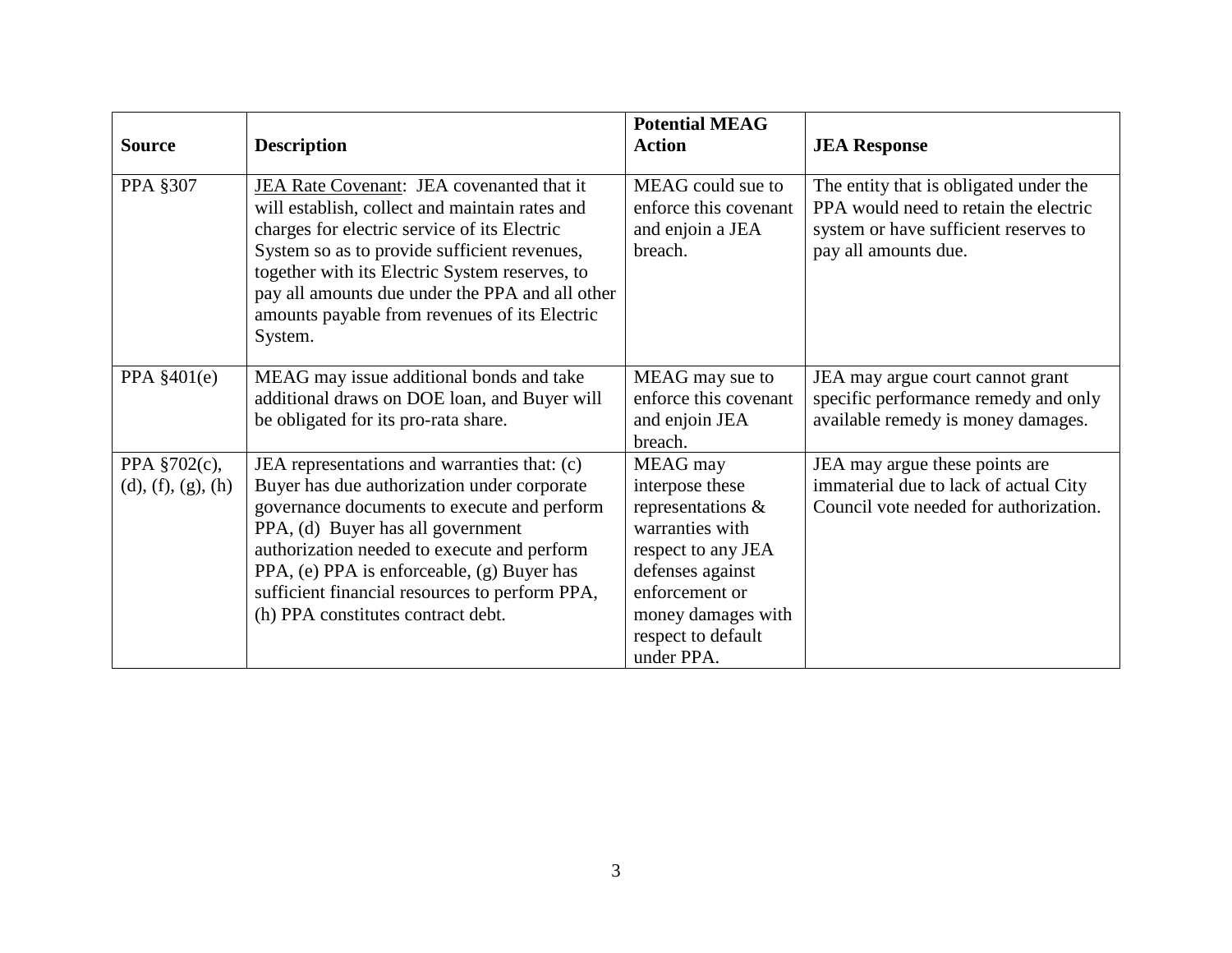| <b>Source</b>                                                               | <b>Description</b>                                                                                                                                                                                                                                                                                                                                                                                                                                                                                                                          | <b>Potential MEAG</b><br><b>Action</b>                                    | <b>JEA Response</b>                                                                                                                                                     |
|-----------------------------------------------------------------------------|---------------------------------------------------------------------------------------------------------------------------------------------------------------------------------------------------------------------------------------------------------------------------------------------------------------------------------------------------------------------------------------------------------------------------------------------------------------------------------------------------------------------------------------------|---------------------------------------------------------------------------|-------------------------------------------------------------------------------------------------------------------------------------------------------------------------|
| PPA §1001                                                                   | Prohibition on Assignment: JEA cannot assign<br>or transfer all or any part of any right,<br>obligation or interest under the PPA without the<br>prior written consent of MEAG. Any such<br>attempted assignment or transfer is null and<br>void. This covenant does not prevent JEA's<br>resale of output so long as it complies with the<br>tax covenants in PPA §§305 and 306.                                                                                                                                                           | MEAG could sue to<br>enforce this covenant<br>and enjoin a JEA<br>breach. | JEA's recapitalization would need to<br>avoid assigning or transferring the<br>PPA.                                                                                     |
| <b>JEA</b> Electric<br><b>System Senior</b><br>Bond<br>Resolution,<br>§13.D | JEA Rate Covenant: JEA covenanted that it<br>will always establish and collect fees, rates and<br>charges sufficient to pay 100% of all Costs of<br>Operation and Maintenance, including<br>Contracts Debts, of the Electric System. The<br>PPA is a Contract Debt.                                                                                                                                                                                                                                                                         | MEAG could sue to<br>enforce this covenant<br>and enjoin a JEA<br>breach. | Resolution is a contract for the benefit<br>of JEA bondholders. Unclear if<br>MEAG would have standing to enforce<br>this covenant since it is not a JEA<br>bondholder. |
| <b>JEA Electric</b><br><b>System Senior</b><br>Bond<br>Resolution,<br>§13.G | JEA Covenant Against Sale or Mortgage of<br>Electric System: JEA covenanted that it will<br>not sell all or substantially all of the physical<br>properties of the Electric System (nor create a<br>mortgage or other lien thereon). "Substantially<br>all of the physical properties of the Electric<br>System" means physical properties of the<br>Electric System having an aggregate<br>depreciated cost of not less than 90% of the<br>total depreciated cost of all of the physical<br>properties of the Electric System at the time. | MEAG could sue to<br>enforce this covenant<br>and enjoin a JEA<br>breach. | Same as above.                                                                                                                                                          |